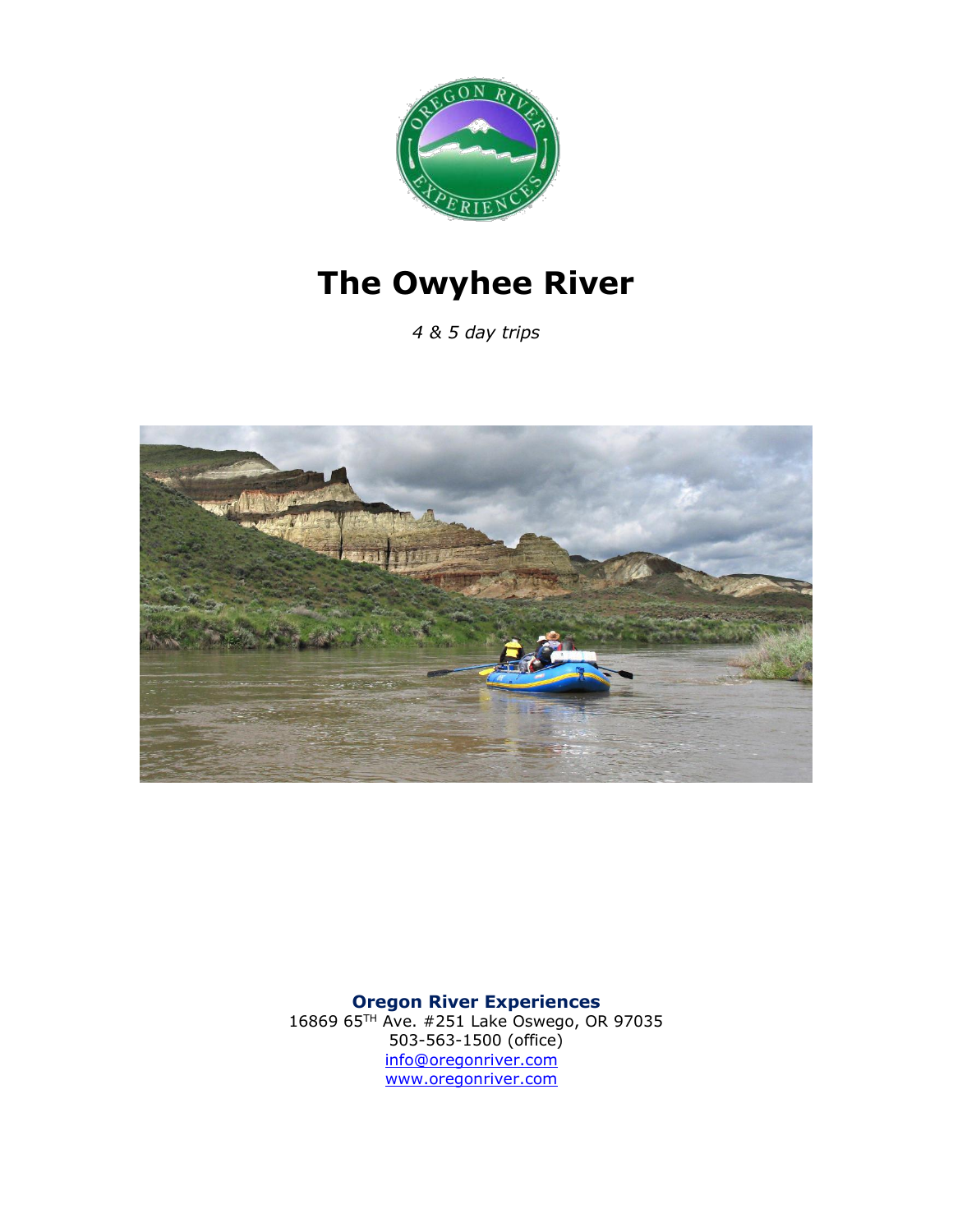The Owyhee River rises high in the desert mountains of northern Nevada and southern Idaho, then flows 400 miles to its confluence with the Snake River on the Oregon-Idaho border. We boat the most pristine section of the lower Owyhee, a National Wild and Scenic River, as it flows through the remote high desert of southeastern Oregon.

The Owyhee River country is a little-visited land of exceptional beauty. Multicolored rock pillars, secret alcoves, petroglyphs, natural hot springs, and thrilling rapids await your discovery. Here you'll feast your eyes on unique scenery that's a match for the more widely known grandeur of river canyons in the Southwest.

The Owyhee's rapids are mostly class III in difficulty: exciting and challenging, but not too threatening for our guests who choose to try their hand at inflatable kayaks or our row-yourself rafts. (Rapids are rated I through VI. Class I indicates the smallest possible rapid, while class VI indicates steep, turbulent, highly dangerous rapids and waterfalls.)

Owyhee country is authentic wilderness. Boatable only in the Spring, when upstream snowmelt fills the canyon with the sound of rushing water, the Owyhee is the most remote, secluded, pristine river we run. With only one town along its 400 mile length (Rome, Oregon, population less than 100), and few other signs of civilization, the Owyhee may in fact be the most isolated, pristine river in the contiguous U.S.. This is a very special place: rare and wild, isolated and pure.

#### **Natural History**

Our Owyhee trip takes us through a wonderland of multicolored canyons, valleys, and badlands. As we travel downstream the river cuts through successive layers of rock, beginning with the youngest. The effect is a trip backwards in time, to the tune of 100,000 years per river mile.

Like many desert regions, the Owyhee country may seem empty of life at first -- but this is a rich and varied ecosystem. Pronghorn antelope, bighorn sheep, coyotes and wild burros inhabit the rimrock (although they are seen infrequently). Golden eagles and over one hundred other species of birds soar above: the Owyhee is located along the Pacific Flyway, which makes this a bird watcher's paradise. And when conditions are right, the spring wildflower bloom is spectacular.

#### **Human History**

Evidence of human occupation of the Owyhee region dates back nearly 12,000 years. When Europeans first came to the Owyhee they found the Northern Paiutes living a nomadic life here. Food was scarce for the Paiute, and they often travelled great distances in search of what little the desert offered. Early settlers came here to mine silver and graze livestock. Today, these are still the primary economic activities.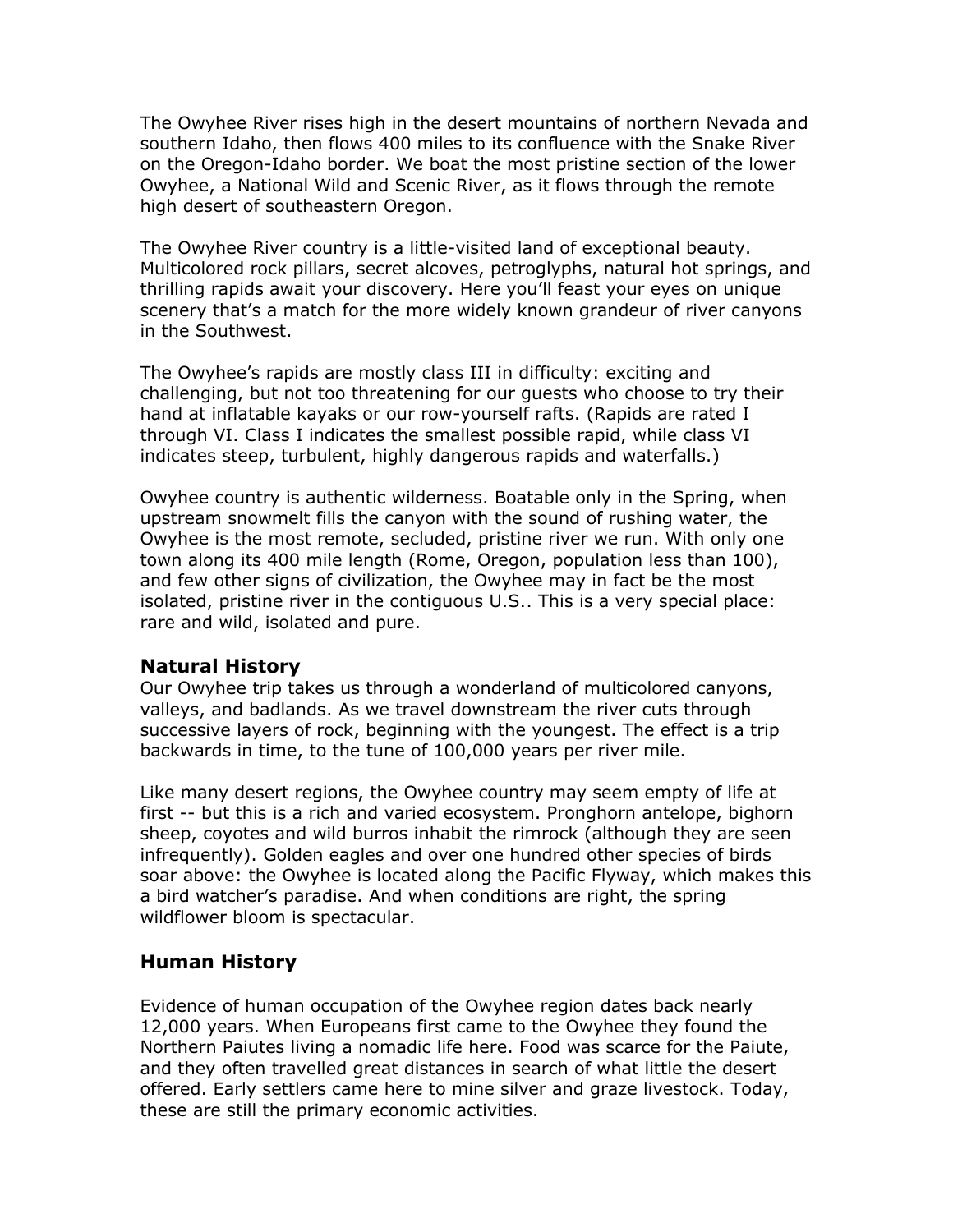#### **Weather**

The weather in the Owyhee River canyon is quite variable -- more variable than on any other river we run. Little rain falls, and warm days are likely. But cool or cold days are a possibility, too.

|                                   | April | Mav   | June  |
|-----------------------------------|-------|-------|-------|
| Average daytime high temperature  | 63    |       | 82    |
| Average nighttime low temperature | 30    | 38    | 46    |
| Average monthly rainfall          | 0.75" | 1.00" | 1.00" |

#### **For More Information**

For more information about the Owyhee contact our office to request our natural and human history pamphlet. A map, Owyhee National Wild River Boating Guide (published by the BLM) is available from the rangers prior to your trip, or contact the BLM at 100 Oregon Street, Vale, OR 97918, 541- 473-3144.

## **Trip Itinerary**

#### **First day**

We meet at 7:30 AM Mountain Time (6:30 AM Pacific Time) at the Basque Station Motel in Jordan Valley, Oregon. (Please have your breakfast before our meeting time and arrive in your river clothes.) Our Lead Guide will meet you in the Motel parking lot. Look for a vehicle sporting the O.R.E. logo. After a brief orientation you will pack your things into our river bags and park your vehicles next to the motel. We will then go by van to the launch site at Rome.

Once we arrive at our launch site you'll meet the rest of our guide crew, and they'll conduct a short safety and orientation briefing, which will include instruction on paddle and rowing techniques as needed. We're normally on our way downstream by mid-morning.

#### **Days on the river**

Each day begin with freshly brewed coffee by 7 AM, and breakfast by 8 AM. After breakfast we'll pack our bags, load the boats and begin our journey downstream.

We're on the river an average of four to five hours per day. Along the way we stop for a riverside picnic lunch. We may also stop to swim, to explore historic sites, to scout rapids, or to hike up scenic side canyons. We usually arrive in camp by mid to late afternoon, and while the guides prepare hors d'oeuvres and dinner you'll have time to hike, swim, fish, read, or nap.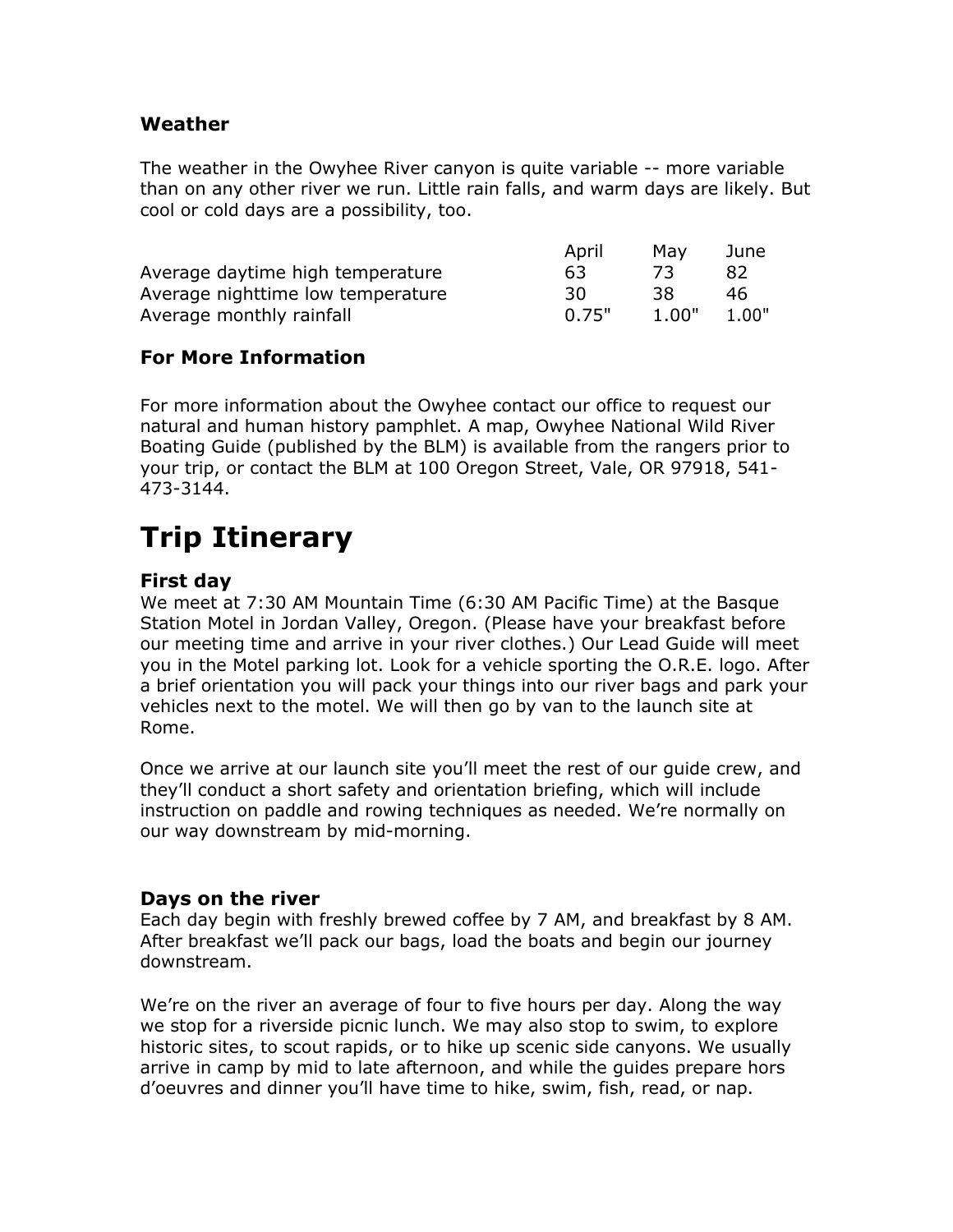#### **Last day**

Over the course of five days we journey 55 miles on the river. We run the last five to ten river miles on our last morning, then after lunch we float ten miles across Lake Owyhee to our takeout at Leslie Gulch, or take out above the reservoir at the historic Birch Creek Ranch. Our choice of take-out point is determined by water, weather and road conditions. (For the reservoir we tie the boats together, attach an outboard motor to our gear boat, then relax and enjoy the passing scenery.)

We arrive at Birch Creek Ranch at about 3 PM, or at Leslie Gulch at about 4:30 PM. Once we've unpacked our gear and de-rigged the boats, we'll board a van for the ride back to Jordan Valley. We arrive back in town about 5:30 PM (via Birch Creek) or about 7:30 PM (via Leslie Gulch).

#### **Trip highlights**

Our first day on the river begins with calm water and mild rapids, which are ideal for a warm up, especially for those behind the oars or paddling an inflatable kayak. After five miles in the open countryside we enter the first of a series of scenic gorges. Highlights of our first day on the water include Upset rapid and Bullseye rapid. The following morning we'll stop at Weeping Wall Springs, a lovely desert oasis, to refill our water jugs with refreshing spring water. We'll run Artillery rapid, stop at a hot springs, and camp at or near Chalk Basin.

Chalk Basin is a strikingly beautiful fairyland of colorful, eroded rock pinnacles and canyons. On our second afternoon or third morning we'll hike to the top of a dome overlooking the river (weather permitting), for a breathtaking panoramic view of this pristine wilderness.

The scenery just keeps getting better as we head downstream. Over the next two days we'll float through gorgeous Green Dragon Canyon where 1,000 foot walls dwarf our boats. And we'll encounter our most challenging rapids: Whistling Bird, Squeeze, and Montgomery. We'll take a soak in the river's best hot springs. And we'll stop to view petroglyphs in a lovely, wide-open valley by the name of "Hole in the Ground".

Our last day on the water features more beautiful and varied scenery. The last day's whitewater is mild, and this is a good time for those who have yet to experience rowing or paddling to give it a try.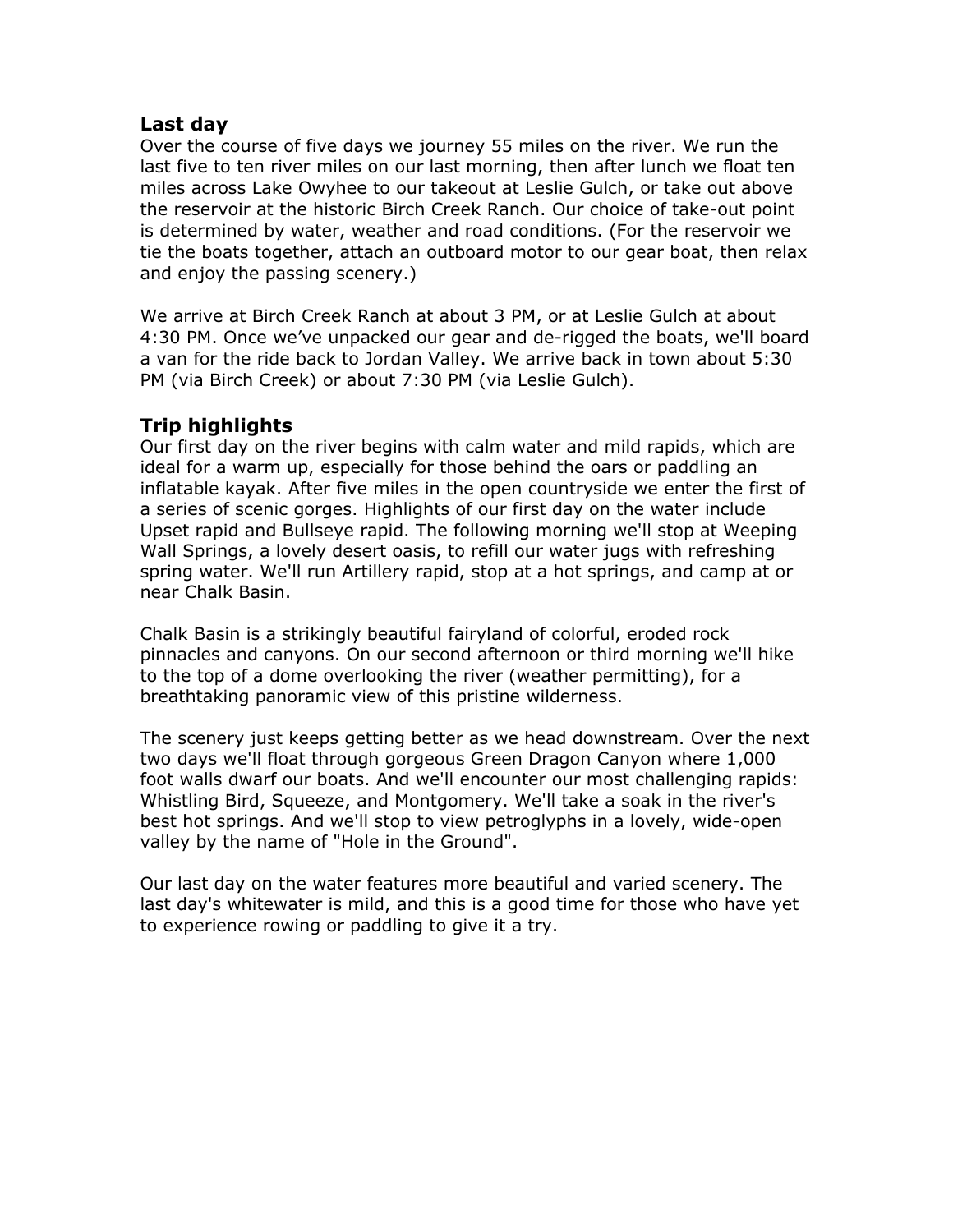### **Boat Options**

### **Guided oar raft**

Our 14 to 18 foot-long guided oar rafts are the most stable of river boats. They're ideal for young children and anyone who wants to hang on while the guide rows the rapids. And they're a great boat to choose if relaxation and enjoying the scenery are your primary



interests. (1 to 5 guests plus guide per oar raft; your guide does all the rowing.)

### **Row-your-own cataraft**

"Row-your-own" catarafts are small and lively. They're the boat to choose if you're looking for excitement, freedom and a sense of accomplishment combined with a high degree of comfort. (1 to 3 guests per cataraft. O.R.E. guides provide instruction and supervision but are not present in the boat with you.)



We outfit you and a boat partner with one of our custom designed craft, rigged with frame and oars. We provide coaching and encouragement, and while your guides lead the way you float "follow the leader" style down the river. You trade off rowing with your boat partner and have ample time to relax, take pictures, or take in the passing scenery. Oregon River Experiences pioneered row-your-own river vacations. This is the ultimate "hands-on" rafting adventure.

Prior rafting experience is highly recommended for those considering this boat option. We also recommend either prior rowing experience or a moderately high level of physical fitness. However you do not need to be a daredevil or an athlete to pilot your own cataraft under our supervision.

# Paddle raft<sup>(1</sup>)

Paddle rafts are fast and exciting. Each paddle crew consists of 4 to 7 guests plus a guide. Each crew member gets a canoe type paddle and works as a team under the direction of the guide. For those who



want to combine excitement with group involvement, a paddle raft is the boat of choice.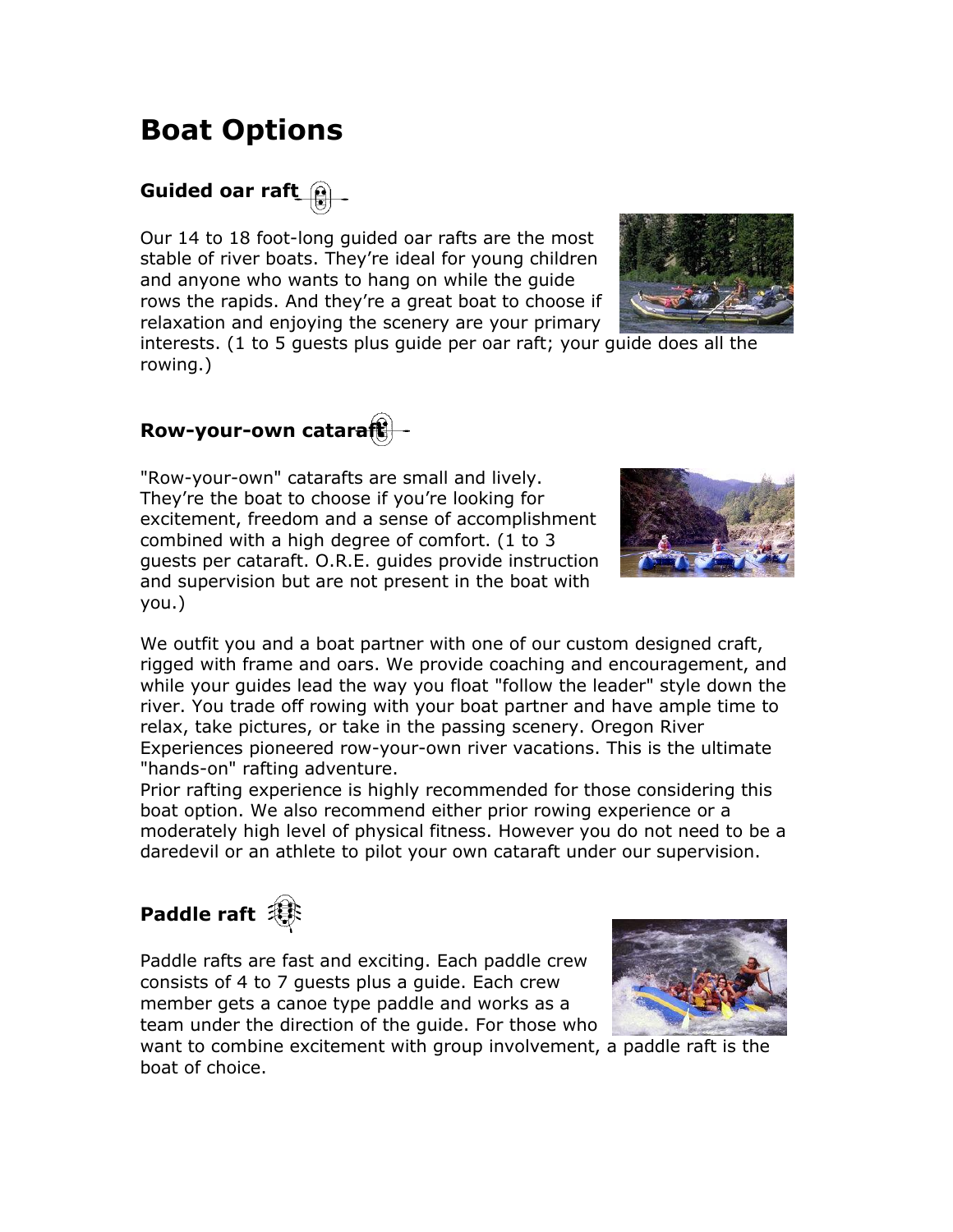### **Inflatable kayak**

Inflatable kayaks are small, highly maneuverable one-person craft that are sporty yet also surprisingly stable. We bring along 2 to 4 inflatable kayaks to be shared by the group.



#### **A few important details about boat options**

\*\*\*Paddle rafts are available only when a minimum of six adults want to paddle.

\*\*\*Inflatable kayaks are available on a shared basis, and may be reserved for exclusive use by special arrangement only.

\*\*\*You are welcome to switch between boat types, but because of the need for training and practice prior to substantial rapids, restrictions will apply. \*\*\*Paddle raft, inflatable kayak, and cataraft availability is subject to water level limitations.

## **Pre-Trip Details**

#### **Essential Eligibility Criteria for River Trips:**

The following are the physical and mental eligibility criteria for all participants on any OutRecX LLC, (Oregon River Experiences) river trip.

1. Ability to remain seated and balanced while in a whitewater craft.

2. Wear a Type V Coast Guard-approved personal floatation device (maximum chest size of 56 inches). Wearing leg straps may be required to ensure proper fit. Where required, properly wear a helmet, required when using inflatable kayaks.

3. Ability to independently board and disembark a boat four to ten times each day. This may require stepping into the boat, and then maneuvering your body over and across tubes and fixed objects into a seated position.

4. Ability to independently navigate shoreline terrain, including safely maneuvering around and across boulders, rocks, and slippery and uneven surfaces, under low branches, and around vegetation. This includes the ability to maintain your balance near precipitous ledges or cliffs.

5. Ability to independently swim in whitewater or swift currents while wearing a personal floatation device. This includes being an active participant in your own rescue, including having the ability to (a) keep your airway passages sealed while underwater, and regain control of your breathing when being submitted to repeated submersion under waves or currents; (b) orient yourself to new "in-river" surroundings; (c) reposition yourself in the water to different swimming positions; (d) swim aggressively to a boat or to shore in whitewater; (e) receive a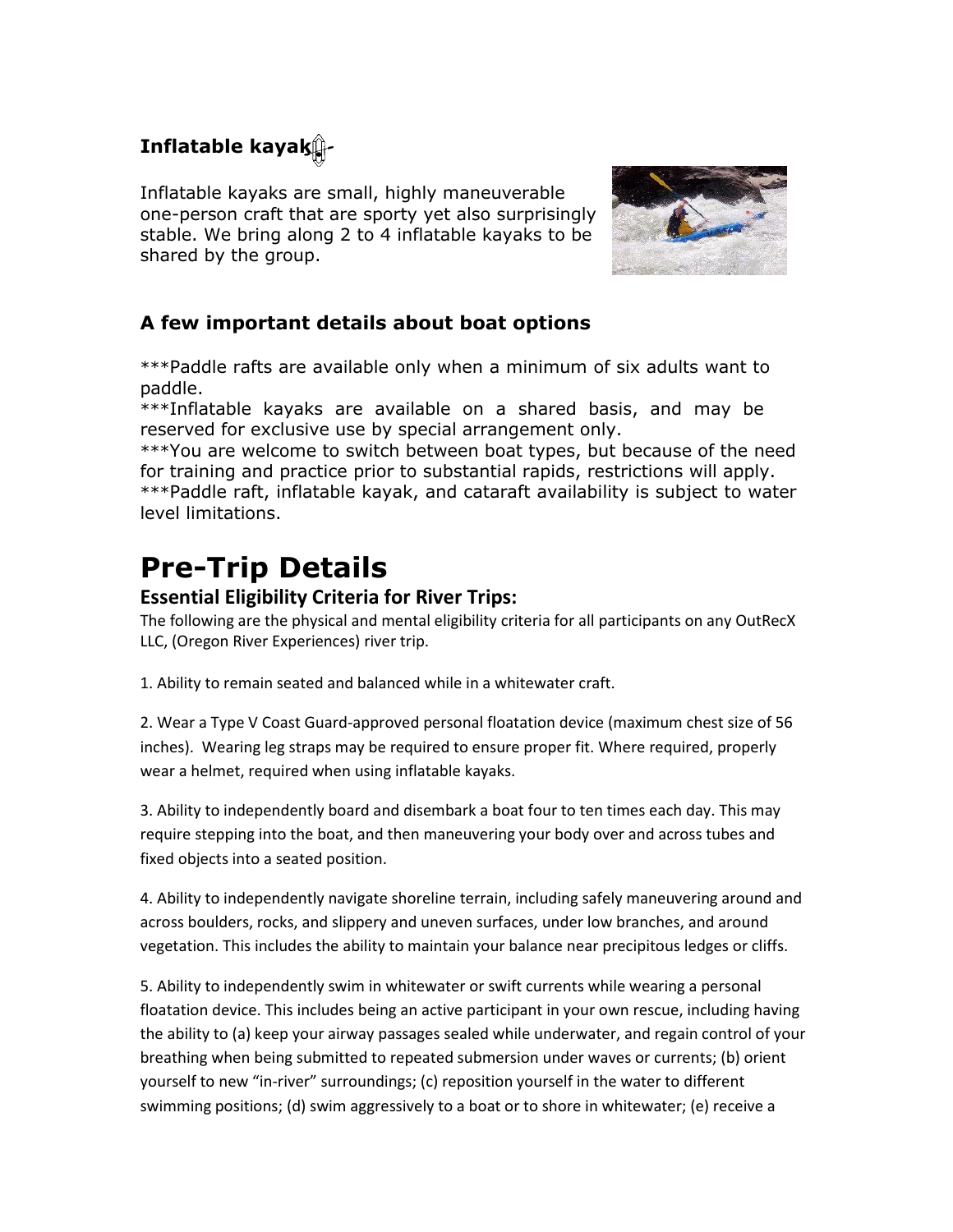rescue rope, paddle, or human assistance, and possibly let go of the same; (f) get out from under an overturned boat.

6. Ability to follow both verbal and non-verbal instructions given by guides in all situations, including during stressful or dangerous situations, and to effectively communicate with guides and other guests.

7. Ability to manage all personal care independently, or with the assistance of a friend or family member. Including carrying personal drybags and gear to your campsite each day (only for multiday trips)

8. If taking prescription medications, have the ability to maintain proper dosage by medicating independently, or with the assistance of a friend or family member.

9. Ability to remain adequately fed, hydrated, and properly dressed so as to avoid environmental injuries such as hypothermia, heat related illness, and sunburn.

The above criteria, if not met, will disqualify a person from participating in a river trip with OutRecX LLC, (Oregon River Experiences). The criteria exist for your own safety and that of all trip participants. None of the criteria are meant to discriminate on the basis of any physical or mental disability, and are applied uniformly to all potential trip participants, irrespective of the presence or absence of any disability. OutRecX LLC, (Oregon River Experiences) is committed to making reasonable modifications to any trip for any persons with a disability, so long as they do not fundamentally alter the nature of the trip. OutRecX LLC Guides have absolute discretion in determining guests' fitness for a particular trip.

#### **MULTIDAY TRIPS ONLY:**

#### **FURTHER INFO ABOUT EXPECTATIONS FOR TRIP PARTICIPANTS**

The following paragraphs are meant to further inform all potential participants of the expectations for all participants in order to promote a safe, enjoyable experience for everyone on a trip. There may be requirements, whether physical or mental, that are not specifically applied "essential eligibility criteria", but that help our guests understand the reality of being on a wilderness river trip.

Our primary goal is to minimize the risks associated with adventure trips in a wilderness environment. The trip involves physical exertion and exposure to the elements, including cold water and the potential for heat, sun, wind, rain and snow. We have experience accommodating people with a wide range of physical disabilities and/or health conditions. However, individuals who are overweight, lack conditioning, or have other physical limitations or ailments that interfere with the realistic encounters on a wilderness river can endanger themselves, other guests, and the guides. Please consult your doctor if you have medical or health conditions that could impact your ability to participate in this outdoor adventure.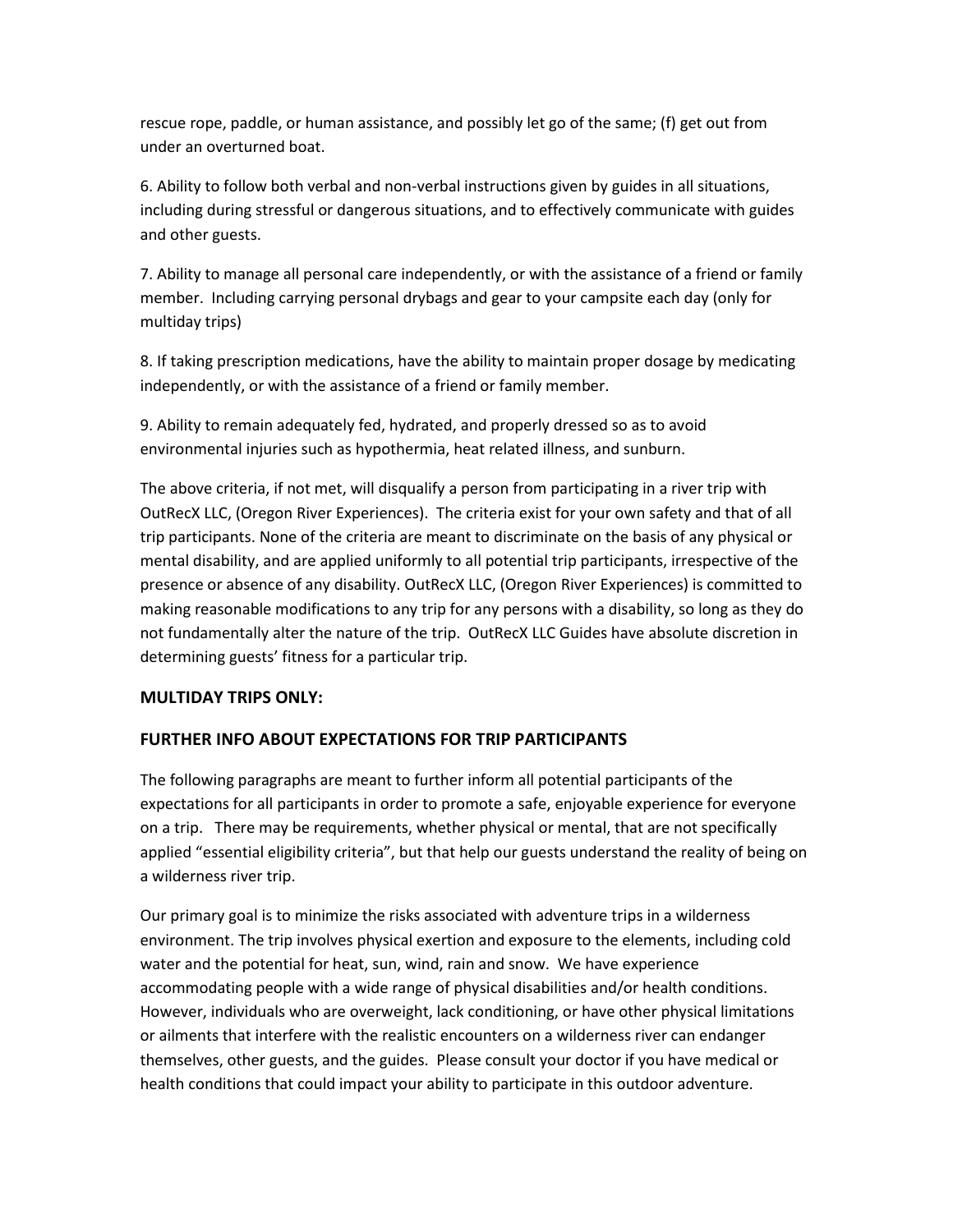It is very important that each trip participant take an active role in their own safety. You will likely encounter wilderness conditions that you are unfamiliar with, and those conditions may change rapidly. It is critical to pay attention at all times, to be aware of your surroundings, and to avoid taking unnecessary risks. Even a non-life threatening injury in a wilderness setting can become a major emergency for you, and can endanger the entire group. Swimming alone or hiking alone is discouraged. Excessive alcohol consumption or illicit drug use is not tolerated. Using common sense, and following both the explicit instruction and the lead of your guides can go a long way towards keeping yourself and the group safe. Some obvious things to avoid in camp and on shore (by way of example) are: walking around without shoes in camp, approaching wild animals, not paying attention to what is above or around your tent site that could harm you, not paying attention to hazards such as poison ivy and rattlesnakes, and walking near precipitous ledges.

River trips, particularly those involving whitewater, are inherently risky. While the risk of a trip is part of what makes it an exciting adventure, you must be entirely respectful of the risk that such a trip poses. It is important that you are confident in your swimming ability, and your ability to stay calm in the event you become a non-voluntary swimmer. Your odds of becoming a non-voluntary swimmer change with the classification of a rapid, boat selection and environmental factors. A swim in whitewater is much more difficult and physically draining than swimming in flat water. Swimming in cold water can cause a gasping effect on your respiratory system. This can be overcome by focusing on your breathing and calming yourself down. Swimming in cold water will also much more quickly sap your energy and decrease muscle function than swimming in warmer water. While our guides are highly trained and will do their absolute best to rescue you, a successful rescue is greatly hampered by a swimmer who is unprepared for a swim in whitewater, who fails to actively participate in their own rescue, and who is not able to follow directions while under stress. You will receive a detailed orientation talk at the start of your river trip.

Due to the physical nature of this trip, we highly recommend that you engage in regular exercise for at least three months prior to departure to ensure preparedness. No gym membership required! Simple exercises like push-ups, sit-ups and squats go a long way to improving core fitness. Start with these exercises and do three sets of ten repetitions each, three to four times per week. Aerobic training is also easy to accomplish without expensive equipment. Take 30 – 40 minutes two to three times a week and go for a brisk walk, easy jog or bike ride around town. If you have access to a pool, lake or the ocean, swimming is obviously an ideal choice for aerobic exercise. It provides a full-body workout and is training that is useful in the event of an involuntary swim in a whitewater rapid. It is important to push yourself in the months leading up to your trip by increasing your strength training repetitions and the pace of your aerobic training. Check with your doctor prior to beginning any exercise program to be sure you are medically safe to participate. Starting an exercise program that is more strenuous than you are ready for may result in injury or risk exacerbating existing health conditions. Getting in shape will certainly add to your enjoyment of the trip.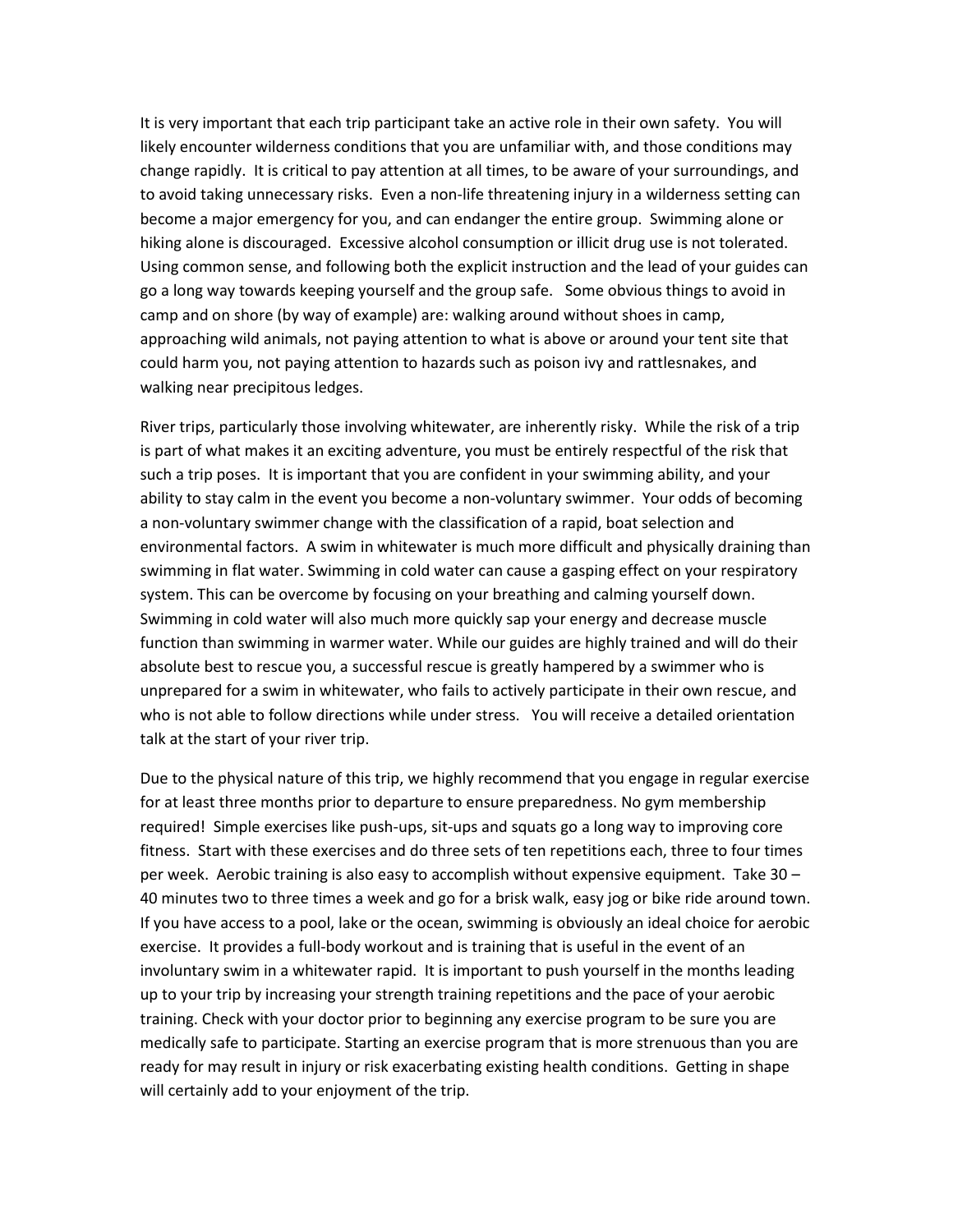#### **Where and When to Meet**

We will meet at 7:30 AM Mountain Time (6:30 AM Pacific Time) at the Basque Station Motel in Jordan Valley, Oregon. The Basque, currently the only Motel in town, is on the main road and easy to find. Jordan Valley is 43 miles east of Burns Junction, approximately 425 miles southeast of Portland, Oregon, and 85 miles southwest of Boise, Idaho.

#### **Getting To and From the River**

✓ If you Drive

From Portland follow I-84 to the Oregon-Idaho border. Just past the border turn south onto US-95 and follow it to Jordan Valley. Or drive to Bend, take US-20 to Burns, OR-78 to Burns Junction, and US-95 to Jordan Valley. From California take US-97 or US-395 to US-20, US-20 east to Burns, OR-78 to Burns Junction, and US-95 to Jordan Valley. ✓ If you Fly

The closest commercial airport is Boise, Idaho. It is serviced by Alaska, United, Delta, and Southwest Airlines. Plan your flight to arrive the day before your river trip begins. There is no public transportation available from Boise to Jordan Valley, but car rentals are available at Boise's airport.

#### **Trip Shuttles**

Your trip fare includes transportation from Jordan Valley to our put-in at Rome, and from our take-out at Leslie Gulch or Birch Creek Ranch back to Jordan Valley at trip's end. If you'd rather have your car waiting for you at take-out please give us a call and we will assist you in arranging for shuttle service.

#### **Accommodations** (before and after your trip)

There is currently only one motel in Jordan Valley: The Basque Station Hotel (and Texaco Station), which is where we meet. They can be reached at (541) 586-9244. There are two trailer parks in Jordan Valley, which provide showers, a laundry, and hookups for RVs. Also there is a small BLM campground next to the river in Rome.

#### **A Note About River Levels**

The Owyhee is a natural, free-flowing desert river. As such its water level is subject to sudden fluctuations. We will contact you if it appears that the river will be either too high or too low for safe and enjoyable boating. (Overly high flows are rare; overly low flows somewhat less so.) Please call us if you plan to be away from home during the week prior to your trip so that we may discuss the river's current flow with you, and to discuss how we may reach you at the last-minute if there are water level concerns.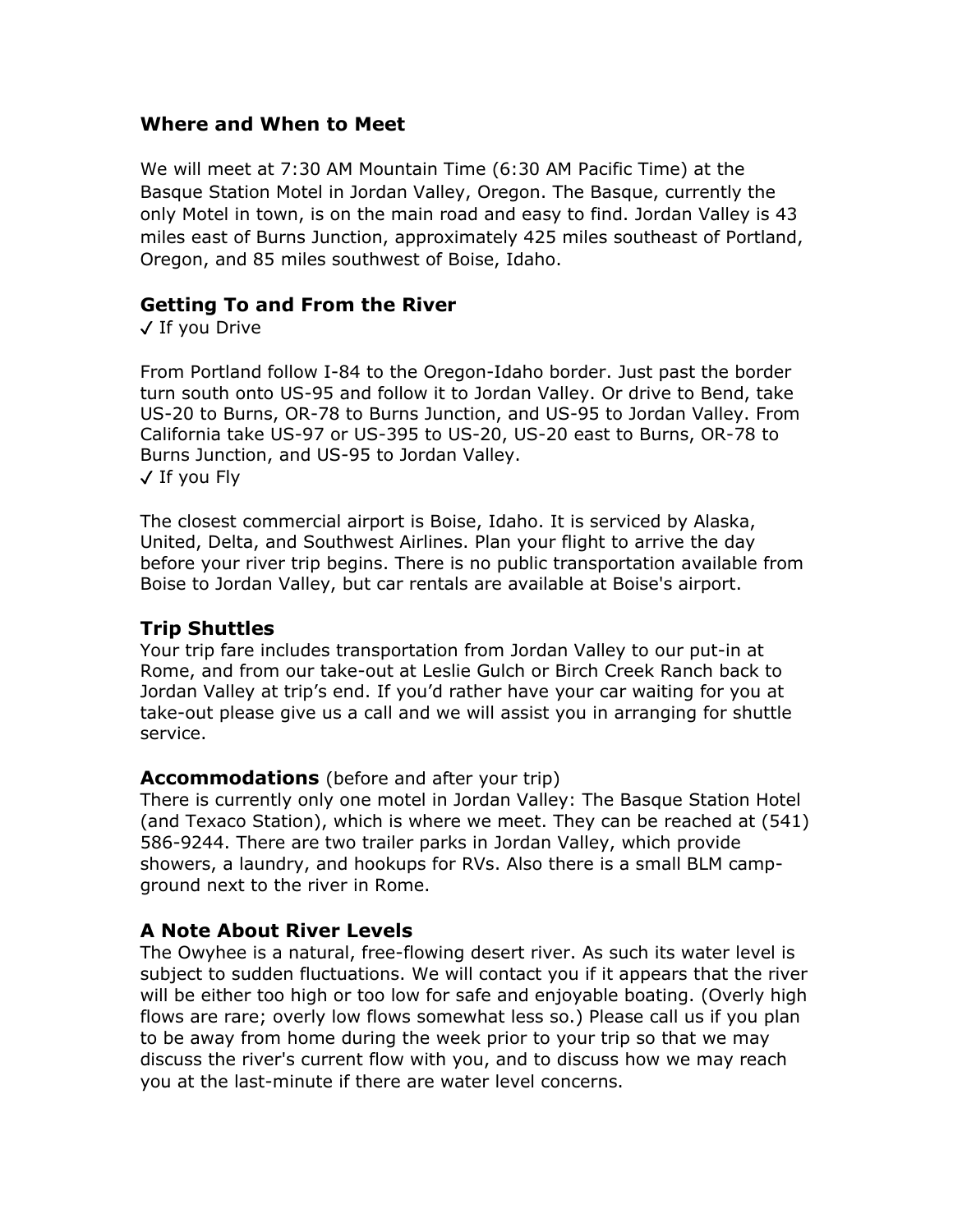### **What to Bring**

The weather in the Owyhee River canyon is often warm and wonder-fully pleasant. But the weather here is also quite variable: we may experience both warm sun and a cold storm in the space of several hours. Cool or even cold weather as well as wet weather can occur on any trip. So please pay close attention to the proper selection of clothes and gear for your river vacation. Hopefully you'll never need most of the cool-weather gear that we strongly recommend you bring. But it is vital that you do bring these items just in case!

All of your personal camping gear is provided for your trip. Out standard trip fare includes use of 3-person tent (for 2 people), sleeping bag, sleeping bag liner and "paco" river style sleeping pad. (Deluxe kits available, includes cot & bigger tent).

#### **What to wear**

On cool or rainy days: Appropriate clothing for these conditions is clothing that dries quickly, and keeps you warm even when the garment is wet. Modern high-tech synthetic fabrics such as polypropylene and polyester fleece do both. (Wool provides warmth when wet, but does not dry quickly and is less comfortable. Wool is often less expensive, however, especially when purchased from Thrift or Military Surplus stores, and wool/synthetic blends can be a good choice.)

Think in terms of layers of clothing for changeable and cool weather. As conditions change you can add or subtract layers as needed. The first layer in cool weather should be long underwear made of synthetic materials such as polypropylene, which provide warmth and wick moisture away from your skin. The middle layer(s) should consist of polyester fleece (or wool), and will provide further warmth. The outer layer consists of a rain jacket and rain pants. Rain gear made of modern water- proof, breathable fabrics such as Goretex are best. But for a less expensive option coated nylon will work, too.

If you have enough of the other sorts of clothing we recommend then a wetsuit is generally not needed. However, wetsuits *do* make inflatable kayaking more comfortable in cool weather, and for this reason O.R.E. provides wetsuits on a shared basis for kayakers. If you'd like to bring your own suit, look for an 1/8" thick "farmer john" style (which can be worn in conjunction with a sweater and raincoat). Thicker, full-body scuba style suits are warm, but they're less comfortable and their bulk makes rowing and paddling more difficult.

On warm or hot days: Synthetic fabric shorts and bathing suits are worn, as well as a hat to keep the sun out of your eyes. Cotton shirts may be worn to keep cool and to ward off sunburn. But cotton clothing is recommended for hot weather only. Wet cotton will lower your body temperature. This is great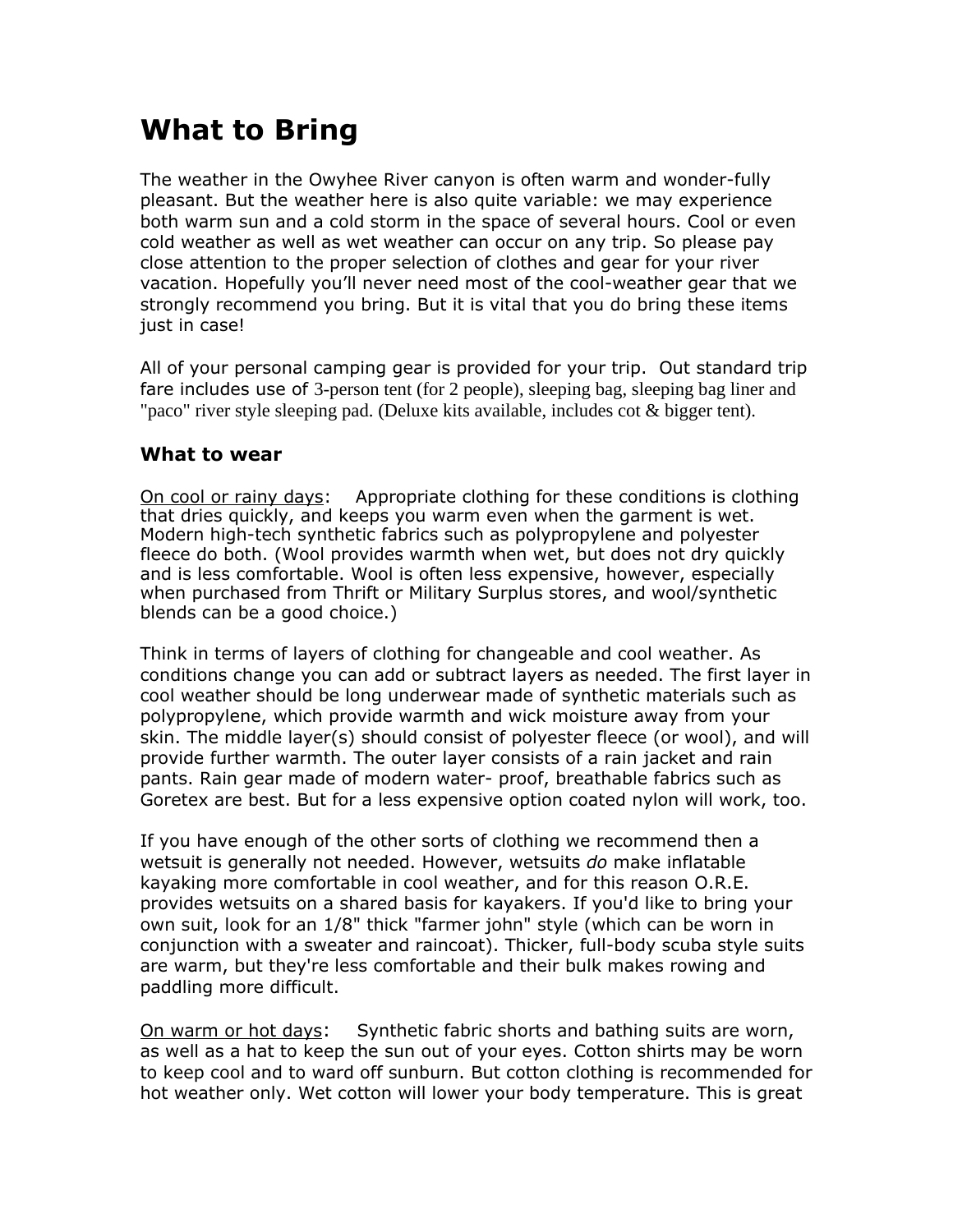for keeping cool during a heat wave, but cotton provides no warmth when wet the fabric gets wet.

On your feet: The preferred footwear of clients and O.R.E. guides is from **Astral Shoes**, due to high quality grip, durability and they look good off the river as well.

For footwear while on the river we recommend nylon, canvas running or tennis shoes, hard soled wetsuit boots, or sports sandals such as Tevas.

For extra comfort you may want to wear nylon, polypropylene socks or neoprene wetsuit socks. They work well as a first layer when it is cooler. In camp: You may want a change of shoes as well as comfortable clothing for lounging about or hiking. Cotton clothing may be worn on shore in dry weather. But in order to be prepared for rainy weather we recommend that you have camp clothing available made of synthetic or wool fabrics.

#### **Where to find it**

Check with local sporting goods stores. If they cater to outdoor sports (hiking, backpacking, etc.) rather than team sports, they should have most of the items you need. Gear is also available through mail order and online, for instance by contacting REI (800-426-4840, or www.rei.com) or L.L. Bean (800-341-4341, or [www.llbean.com\)](http://www.llbean.com/).

#### **How to pack it**

Pack your gear in a manner appropriate for your journey to Jordan Valley. When we meet we will supply you with a watertight river bag into which you will pack your clothing. This bag is roughly 14" in diameter and 24" tall. We'll also provide you with a second, larger river bag (roughly 16" in diameter and 33" tall), which you will share with one other person. Into this second bag will go your tent, sleeping bag, sleeping pad, and other bulky items. These bags will be transported from camp to camp by raft but generally will not be accessible during the day. For items that you want to keep handy during the day bring a small daypack or dry-bag. Items that you want to keep handy during the day but which absolutely must stay dry (camera, binoculars, a book, etc.) go best in a 50 caliber military surplus ammo box. O.R.E. provides these boxes on a shared basis. If you would like your own, they are available at most surplus and some outdoor stores. (Note: boxes cannot be carried in paddle rafts or inflatable kayaks.)

Because of the Owyhee's variable weather we want to be sure you are able to bring everything you need to stay dry and warm. The bags we provide permit you to bring quite a bit of gear (more than you might suspect based on the dimensions stated). But we will have extra bags along for use as needed.

The river bags and boxes we provide are watertight under most conditions, even when submerged. But for extra security we recommend that you wrap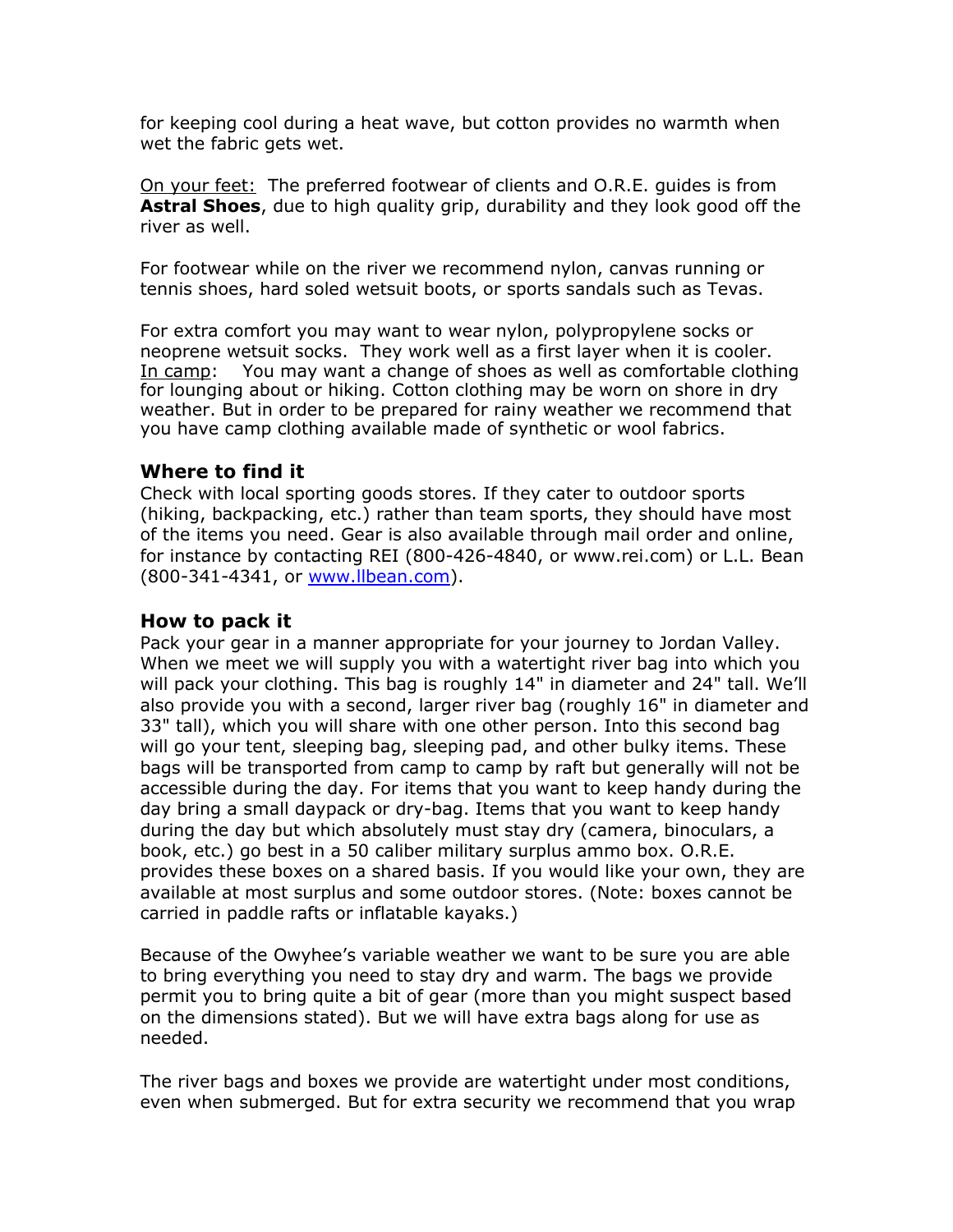your sleeping bag and clothing in heavy-duty plastic garbage bags for extra protection. We also recommend that you pack your camera, binoculars, reading material and similar items in large zip-lock bags.

#### **Rental Equipment**

Deluxe sleep kits (includes cot) & deluxe tents (larger tent holds 2 cots) available.

### **Equipment Checklist**

✓ River Gear

- \_\_\_\_\_ swimsuit or shorts and T-shirt (avoid cotton shorts)
- \_\_\_\_\_ tennis shoes, sport sandals, or hard-soled wetsuit boots
- \_\_\_\_\_ wool or synthetic "ski" hat for cool/rainy days
- \_\_\_\_\_ wide-brimmed hat (preferably with chin-strap), or baseball cap for

sunny days

- \_\_\_\_\_ 2 pair socks (wool or synthetic)
- \_\_\_\_\_ waterproof rain jacket and rain pants
- \_\_\_\_\_ Polypropylene (or etc.) long underwear tops & bottoms

(heavy-weight suggested)

- \_\_\_\_\_ 1 warm sweater or jacket, polyester fleece or wool
- \_\_\_\_\_ water bottle or canteen
- \_\_\_\_\_ waterproof sunscreen and lip balm
- **Example Sunglasses, with strap**
- ✓ Extra River Clothing, Camp Clothing
- \_\_\_\_\_ camp shoes (or lightweight hiking boots)
- **1** pair long pants
- \_\_\_\_\_\_\_\_ 1-2 pair shorts
- **1-2 long-sleeved shirts**
- \_\_\_\_\_\_ 1-2 short-sleeved shirts
- \_\_\_\_\_ socks and underwear

#### ✓ Camp Gear

- \_\_\_\_\_ small tarp (to place beneath your tent, or as a ground-cloth for sleeping under the stars)
- \_\_\_\_\_ personal toiletries, including small towel, biodegradable soap, dry-skin lotion,
	- prescription medicines
- \_\_\_\_\_ small flashlight or headlamp, with extra batteries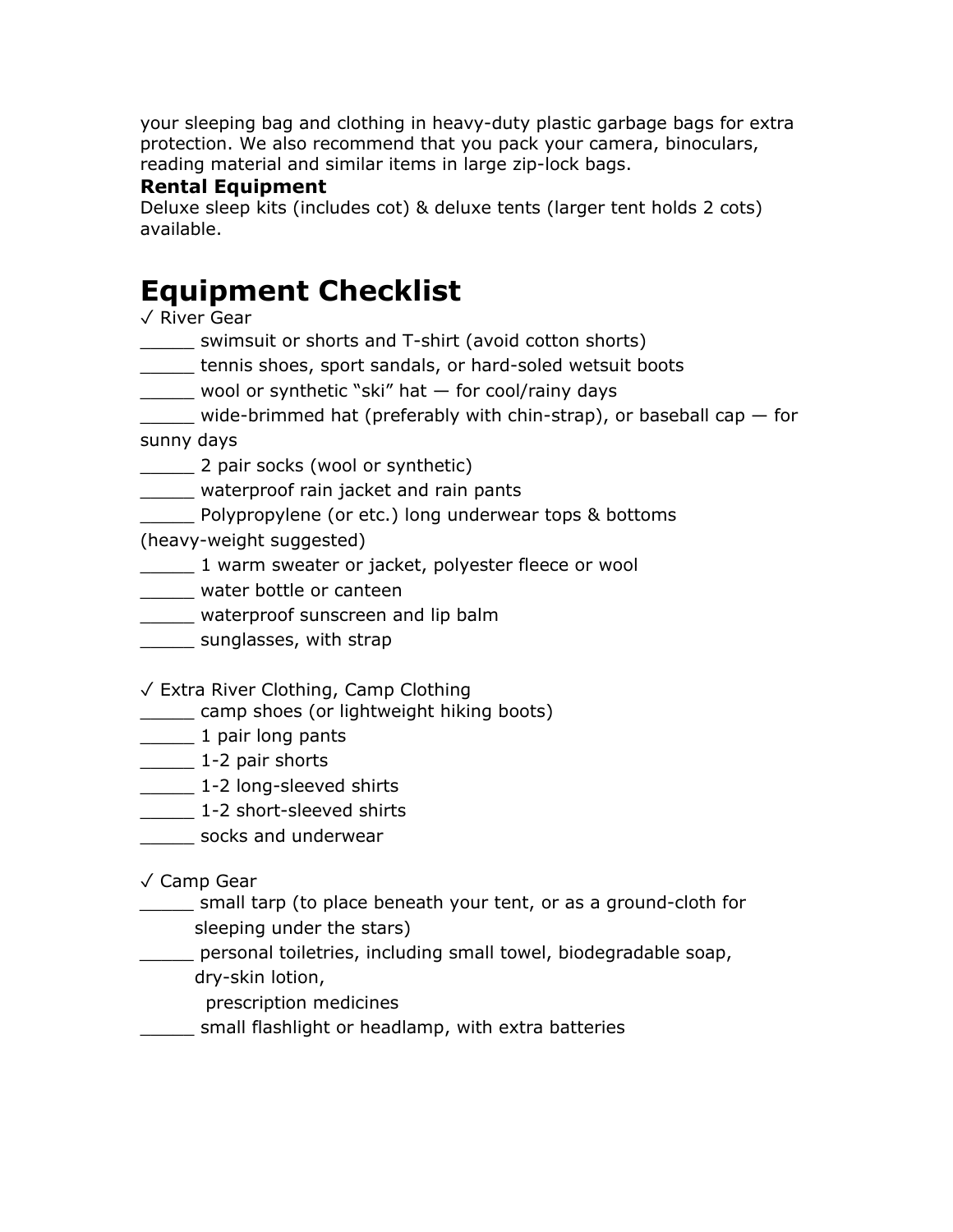- ✓ Optional Items
	- \_\_\_\_\_ a second warm polyester fleece or wool sweater or jacket (highly
- recommended)
- gloves (especially if you'll be rowing or kayaking)
- \_\_\_\_\_ binoculars
- \_\_\_\_\_ camera
- \_\_\_\_\_ insect repellant
- \_\_\_\_\_ reading material
- **where** pen and journal or notebook
- \_\_\_\_\_ compact fishing gear
- \_\_\_\_\_ spare glasses, sunglasses
- small daypack, ammo box, or small dry bag
- beer or soft drinks (up to 2 six-packs per person), wine or liquor —in unbreakable containers. (We provide coffee, tea, and juice; also wine with some dinners).

 Consumption of alcohol is prohibited during the day but okay once we arrive in camp.

*Please do not bring pets, guns, or valuable jewelry*

### **Additional Information Your trip fare includes the following**

- The services of our professional river guides.
- Transportation to the boat launch from Jordan Valley, and from the take out point back to Jordan Valley at the end of the journey.
- All meals, from lunch on the first day through lunch on the last. Our menu is delicious, varied, and hearty. Meals are freshly prepared by our guides from the highest quality ingredients. Juice and water are available at each meal. Coffee, tea, and cocoa are available at dinner and breakfast, and complementary wine is served with some dinners. Special dietary needs can be accommodated with advance notice.
- Durable, professional quality rafts and river running equipment, including U.S. Coast Guard Approved lifejackets.
- 3-person tent (for 2 people), sleeping bag, sleeping bag liner and "paco" river style sleeping pad. (Deluxe kits available, includes cot & bigger tent).
- Waterproof river bags and boxes for your personal gear.
- Cups, plates, and eating utensils.
- Camp chairs.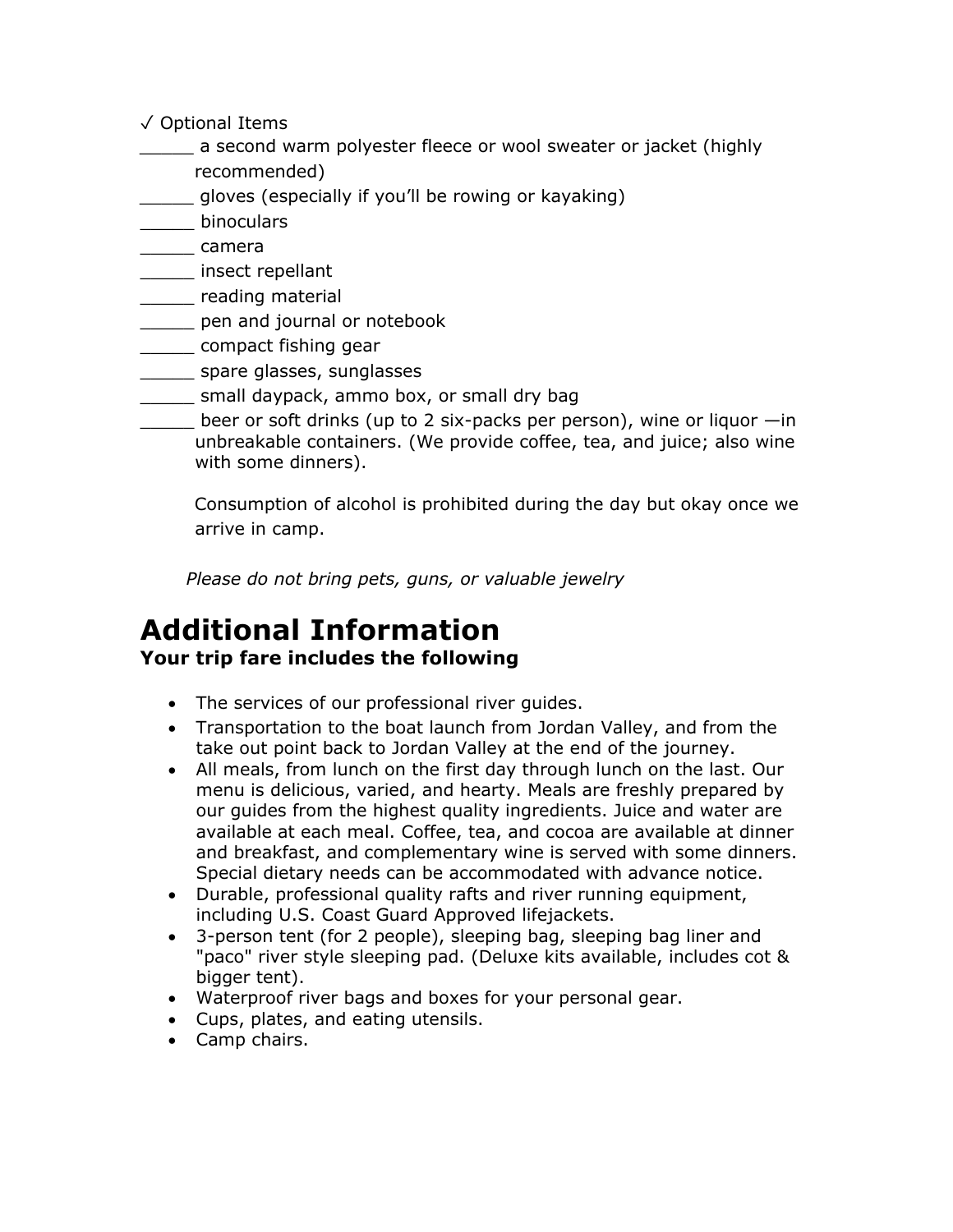#### **Fishing**

Fishing on the Owyhee (trout and smallmouth bass) is only fair during high water but improves as the water warms and clears. If you would like to fish you'll need an Oregon fishing license, which may be purchased at most Oregon sporting goods stores.

#### **Camping**

We select beautiful beaches for our camp sites. Our guides establish a central kitchen and social area, and trip members select spots in the surrounding area to pitch a tent or roll out a sleeping bag. O.R.E. will set up a portable toilet at each camp, which will be located with privacy and convenience in mind. O.R.E. practices minimum impact camping, and the crew will instruct you on the simple steps we follow to protect the river environment.

#### **Gratuities**

Our guests sometimes ask whether it is appropriate to tip the guides. Tipping is optional, but if your guides did a great job then feel free to thank them with a gratuity. The amount is up to you, but tips in the range of 8% to 20% of trip cost are typical. Gratuities are customarily presented to the Lead Guide, and will be shared equally among all guides on your trip.

#### **Nearby attractions**

If you'd like to do some additional camping, hiking, and exploring while you're in the area, consider visiting Leslie Gulch, Jordan Craters, or Succor Creek State Recreation Area. For more information contact the Bureau of Land Management at 100 Oregon Street, Vale, OR 97918, 541-473-3144, and request a map of the region (\$4.00): the Vale District Recreation Guide.

#### **Cancellations and Travel Insurance**

The size of our trips is strictly regulated by law, and your reservation means we cannot sell the spaces to others. So we strictly adhere to the cancellation and refund policies we explain in our reservation materials. For this reason we recommend that you consider the purchase of travel insurance, which will (amongst other benefits) reimburse you if you must cancel your trip due to illness.

#### **Emergencies**

It may be difficult for family and friends to reach you while you are on the river. In case of emergency they should contact the local Bureau of Land Management office (Vale, Oregon) at 541-473-6210. They should also call the O.R.E. office at 503-563-1500.